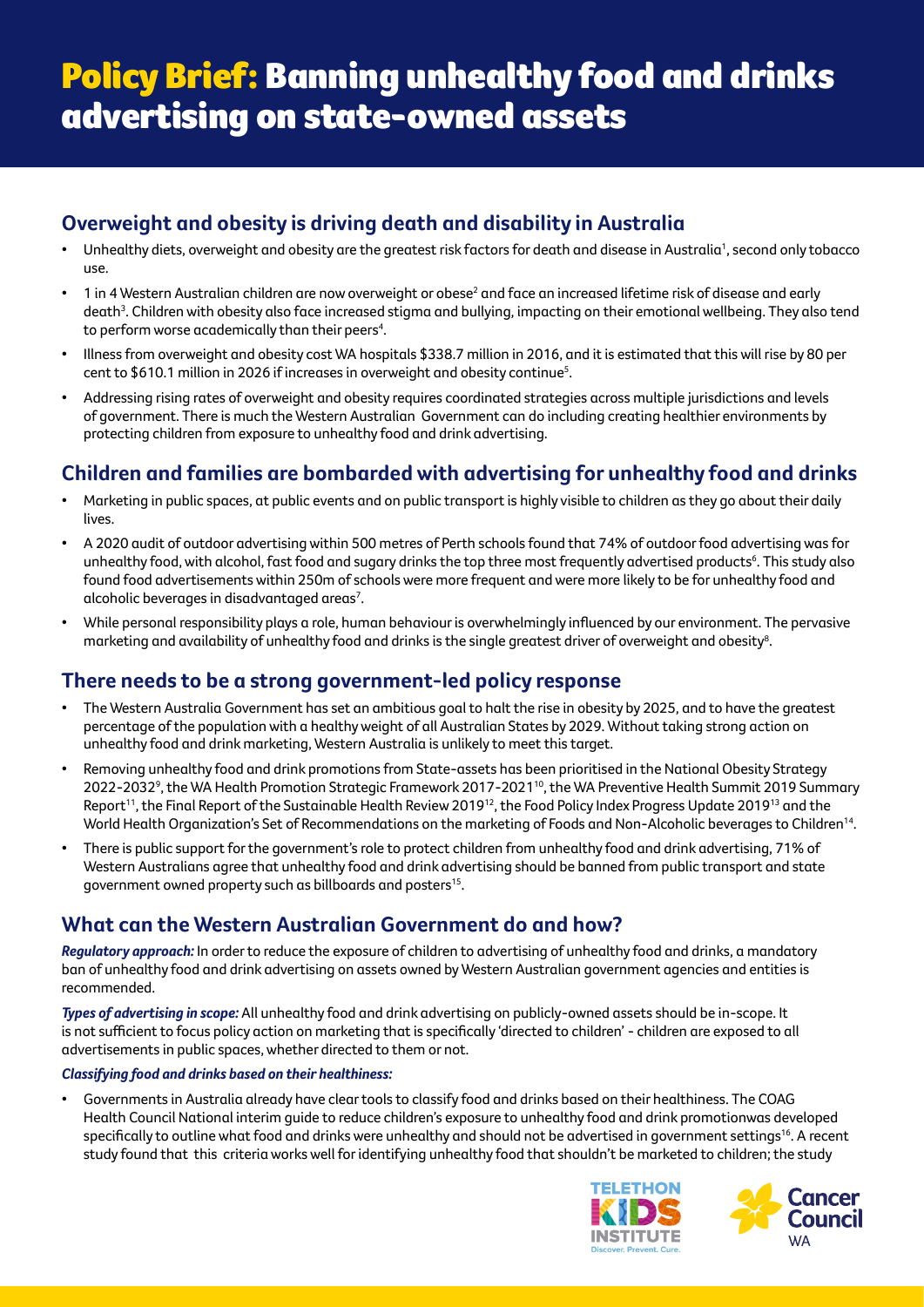found the criteria to be simple to use, aligned with Australian Dietary Guidelines advice and performed better than other independently developed criteria<sup>17</sup>. The Australian Dietary Guidelines and the Australian Guide to Healthy Eating also provide clear categories of food and drinks recommended for regular consumption ('core foods') and those that should be limited ('discretionary foods').

• It is important that marketing of brands commonly associated with unhealthy foods (e.g., for quick service restaurants or confectionery), are also included in advertising restrictions. This should be the case regardless of the type of food that is marketed alongside the brand or if the brand is marketed without food products. Marketing of brands (alone or with healthy options) that are primarily associated with unhealthy products has been shown to increase reward pathways in the brain and to increase selection and consumption of unhealthy products<sup>18,19</sup>.

*Importance of mandatory regulations:* Mandatory regulation creates a level playing field for businesses, where compliance is not left to the voluntary commitments of industry. This removes any possibility of a company attempting to gain market advantage through non-compliance (an option that is still open to them under voluntary or self-regulation)<sup>20</sup>. Strong and consistent independent evaluations assessing the effectiveness of both *government-led voluntary regulation* and *industry-led selfregulation* indicate that the impact of both approaches on reducing the exposure and power of marketing to children is limited<sup>21</sup>. Research in Australia has found that the frequency of food advertising and children's exposure to unhealthy food marketing remained unchanged despite the implementation of industry self-regulatory pledges<sup>22</sup>.

### **How have other jurisdictions regulated unhealthy food advertising on publiclyowned assets?**

- Several jurisdictions have successfully implemented regulations that ban the advertising of unhealthy food and drinks on publicly-owned assets (refer to table). The Australian Capital Territory has banned unhealthy food and drink advertising on public transport and/or stations. A number of other jurisdictions have implemented broader healthy food policies, which include marketing in outdoor spaces and on publicly owned assets. Alcohol advertising has been removed from Public Transport Authority assets in Western Australia.
- Commercial advertising income in London increased the year post policy implementation<sup>23</sup> and the policy has been effective in decreasing predicted purchasing of unhealthy food and drinks $^{24}$ .

| <b>Jurisdiction</b> | <b>Policy</b>                                                                                                                                                                                                                                                                                                                                                                                                                                         | <b>Food classification</b>                                                                                                                              | <b>Advertising content</b>                                                                                                                                                                                                                                                                                                                                                                                                                                                                                                                                                                                                                                           | <b>Monitoring</b>                                                                                                                                                                                                                                                                                                                                                                                                                                                                                                                                                                                                                |
|---------------------|-------------------------------------------------------------------------------------------------------------------------------------------------------------------------------------------------------------------------------------------------------------------------------------------------------------------------------------------------------------------------------------------------------------------------------------------------------|---------------------------------------------------------------------------------------------------------------------------------------------------------|----------------------------------------------------------------------------------------------------------------------------------------------------------------------------------------------------------------------------------------------------------------------------------------------------------------------------------------------------------------------------------------------------------------------------------------------------------------------------------------------------------------------------------------------------------------------------------------------------------------------------------------------------------------------|----------------------------------------------------------------------------------------------------------------------------------------------------------------------------------------------------------------------------------------------------------------------------------------------------------------------------------------------------------------------------------------------------------------------------------------------------------------------------------------------------------------------------------------------------------------------------------------------------------------------------------|
|                     | objective/scope                                                                                                                                                                                                                                                                                                                                                                                                                                       | system                                                                                                                                                  | and mediums                                                                                                                                                                                                                                                                                                                                                                                                                                                                                                                                                                                                                                                          | system                                                                                                                                                                                                                                                                                                                                                                                                                                                                                                                                                                                                                           |
| London<br>(2019)    | The TfL (Transport for<br>London) advertising<br>policy was revised<br>in 2019 to update<br>standards for approval<br>of advertisements.<br>Under this revision, the<br>promotion (directly or<br>indirectly) of food or non-<br>glcoholic drink which is<br>high in fat, salt and/or<br>sugar (HFSS) cannot be<br>advertised on services<br>run or regulated by TfL.<br>The policy is integrated<br>with the London Food<br>Strategy <sup>25</sup> . | <b>Public Health England's</b><br><b>Nutrient Profiling Model</b><br>used to classify high fat,<br>sugar and/or salt (HFSS)<br>products <sup>26</sup> . | <b>Content: Graphics</b><br>and text promoting<br><b>HFSS foods and drinks</b><br>(visual content, in-text<br>references, brands,<br>incidental placement)<br><b>Mediums: Includes</b><br>London Underground,<br>rail, buses, overground,<br>light railway, roads (e.g.<br>roundabouts and bus<br>stops owned by TfL)<br><b>Exemptions: If an</b><br>advertiser can show that<br>the product does not<br>contribute to HFSS diets;<br>incidental features that<br>do not promote a HFSS<br>product.<br>Brands can be included<br>if the advertisement<br>promotes healthy<br>products as the basis of<br>the advertisement (e.g<br>sugar free drink) <sup>26</sup> . | Annual reports from<br>TfL show advertising<br>revenue increased over<br>the year pre and post<br>implementation of the<br>$ban23$ .<br>Evaluation of the policy<br>has show it effective at<br>decreasing predicted<br>purchases on unhealthy<br>food and drinks. It<br>showed an average 6.7<br>per cent (1001 calories)<br>decrease in energy from<br>unhealthy food and drink<br>purchases in people's<br>weekly shopping, and<br>a 19.4 per cent (317.9<br>calories) decrease in<br>energy from chocolate<br>and confectionery,<br>compared to what was<br>expected without the<br>advertising restrictions <sup>24</sup> . |

### **Table:** Summary of policies that have specifically banned unhealthy food and drink advertising on publiclyowned assets



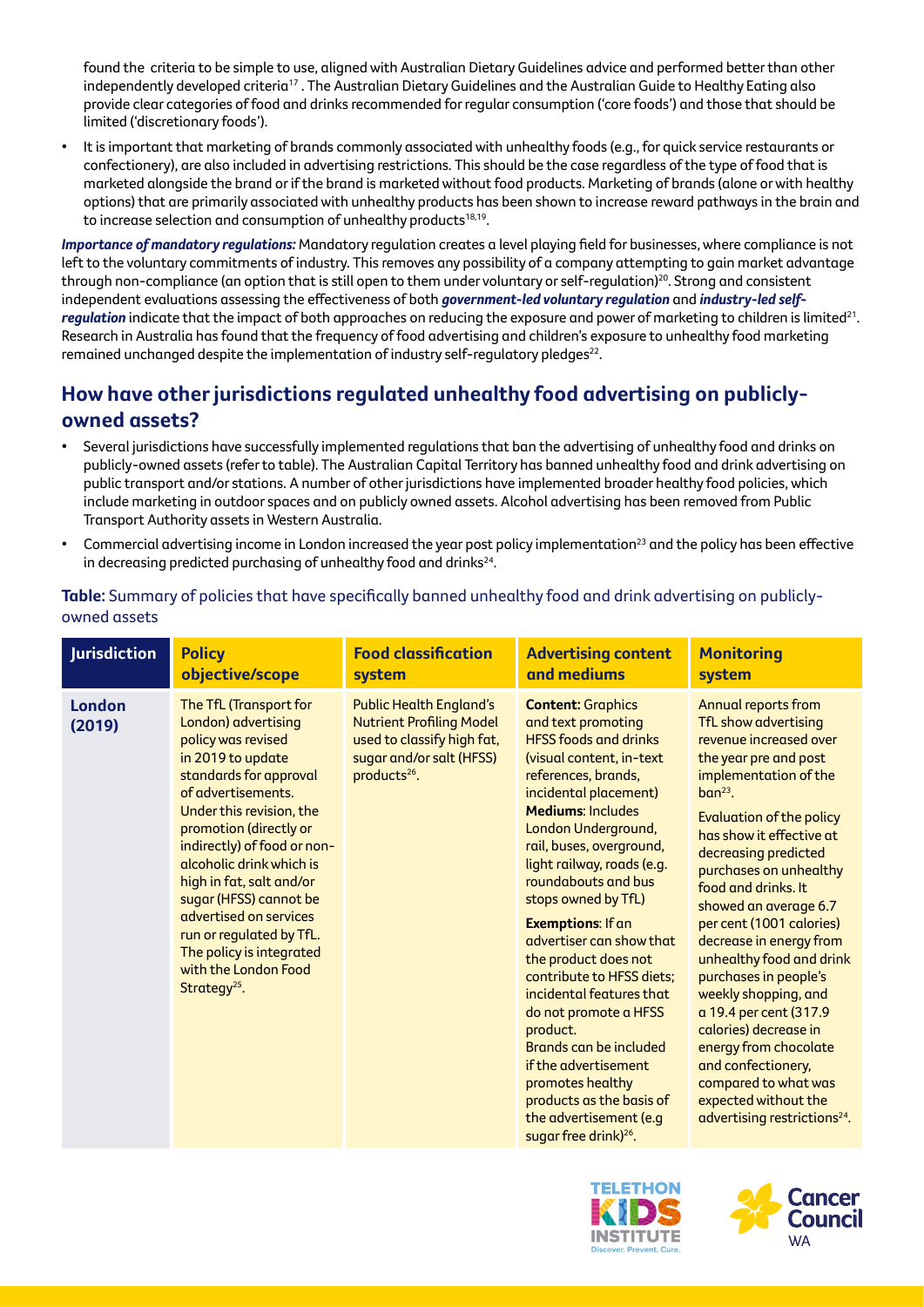| <b>Jurisdiction</b>                                               | <b>Policy</b><br>objective/scope                                                                                                                                                                                                                                                                                                                                                                                                                                                      | <b>Food classification</b><br>system                                                                                                                                                                                                                                                                                                                                                                                                                                             | <b>Advertising content</b><br>and mediums                              | <b>Monitoring</b><br>system                                                                    |
|-------------------------------------------------------------------|---------------------------------------------------------------------------------------------------------------------------------------------------------------------------------------------------------------------------------------------------------------------------------------------------------------------------------------------------------------------------------------------------------------------------------------------------------------------------------------|----------------------------------------------------------------------------------------------------------------------------------------------------------------------------------------------------------------------------------------------------------------------------------------------------------------------------------------------------------------------------------------------------------------------------------------------------------------------------------|------------------------------------------------------------------------|------------------------------------------------------------------------------------------------|
| <b>Australian</b><br><b>Capital</b><br><b>Territory</b><br>(2016) | Part of the ACTION bus<br>services advertising<br>policy, which includes<br>restrictions on the<br>promotion of unhealthy<br>food on government-run<br>bus services and light<br>rail to ensure that the<br>promotion of products<br>is appropriate for the<br>broader population and<br>aligns with the values<br>of the community and<br>Government objectives <sup>27</sup> .<br><b>Stated alignment with</b><br>the Towards Zero Growth:<br><b>Healthy Weight Action</b><br>Plan. | Unhealthy food and<br>drinks as defined<br>by the Australian<br><b>Dietary Guidelines and</b><br>associated Australian<br><b>Guide to Healthy</b><br>Eating <sup>27</sup> .                                                                                                                                                                                                                                                                                                      | <b>Mediums: Government-</b><br>run buses and light rail.               | n/a                                                                                            |
| <b>Amsterdam</b><br>(2018)                                        | To ban billboard<br>advertisements for<br>unhealthy products<br>targeted at children<br>and teenagers (up to<br>18 years of age) in any<br>of Amsterdam's 58<br>metro stations as part<br>of their Healthy Weight<br>Program <sup>28,29</sup> .                                                                                                                                                                                                                                       | <b>National nutrition</b><br>guidelines (Wheel of 5)<br>from the Netherlands<br><b>Nutrition Centre.</b>                                                                                                                                                                                                                                                                                                                                                                         | Mediums: Billboards at<br>metro stations (n=58).                       | n/a                                                                                            |
| <b>Brazil</b><br>(2016)                                           | Part of a broader<br>Ordinance (No 1.274)<br>on healthy food<br>procurement to address<br>overweight, obesity and<br>non-communicable<br>diseases and based on<br>the right to adequate<br>food. Included in<br>the Ordinance is<br>the prohibition of<br>advertisements and sales<br>promotions of ultra-<br>processed food products<br>on the premises of the<br>Ministry of Health and its<br>entities <sup>30</sup> .                                                             | Ultra-processed<br>products defined by<br>the Pan American<br><b>Health Organization's</b><br><b>Nutrient Profiling Model:</b><br>food mainly produced<br>from the processing of<br>unprocessed food and/<br>or other organic matter,<br>containing ≥1mg of<br>sodium per 1kcal, ≥10%<br>of total energy from free<br>sugars, ≥30% of total<br>energy from total fat,<br>≥10% of total energy<br>from saturated fat and<br>≥1% of total energy from<br>trans fat <sup>30</sup> . | <b>Mediums: Ministry of</b><br><b>Health premises and</b><br>entities. | <b>The Brazilian Ministry</b><br>of Health is responsible<br>for monitoring and<br>evaluation. |

*n/a = information not available* 



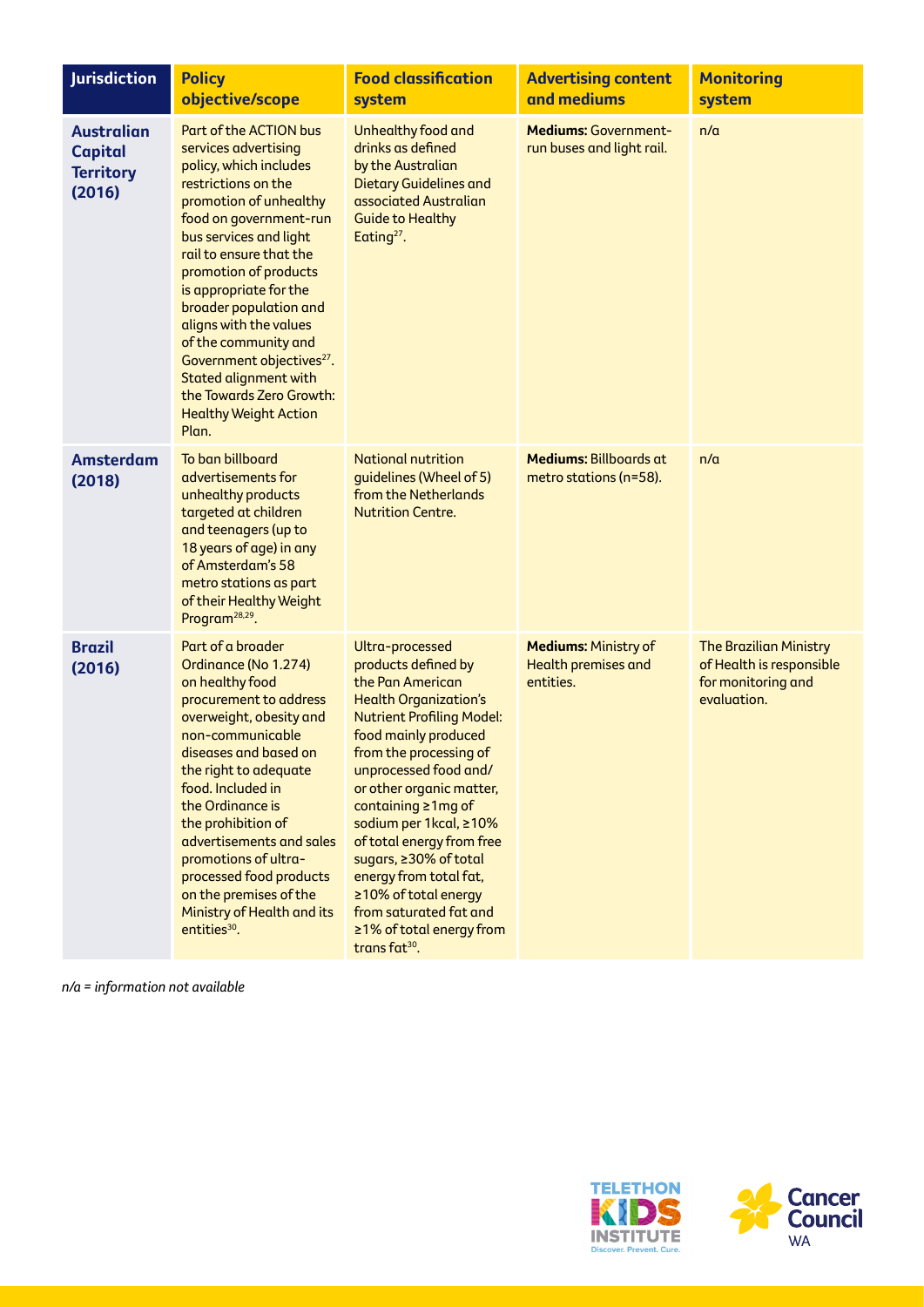# References

1 Australian Institute of Health and Welfare. Australian Burden of Disease Study: impact and causes of illness and death in Australia 2015. Australia: Australian Institute of Health and Welfare; 2019 June 13. Available from: [https://www.aihw.gov.au/](https://www.aihw.gov.au/reports/burden-of-disease/burden-disease-study-illness-death-2015/contents/table-of-contents) [reports/burden-of-disease/burden-disease-study-illness-death-2015/contents/table-of-contents](https://www.aihw.gov.au/reports/burden-of-disease/burden-disease-study-illness-death-2015/contents/table-of-contents) 

2 Australian Institute of health and Welfare. Overweight and obesity among Australian children and adolescents. Australia: Australian Institute of health and Welfare; 2020 August 13. Available from: [https://www.aihw.gov.au/reports/overweight](https://www.aihw.gov.au/reports/overweight-obesity/overweight-obesity-australian-children-adolescents/contents/summary)[obesity/overweight-obesity-australian-children-adolescents/contents/summary](https://www.aihw.gov.au/reports/overweight-obesity/overweight-obesity-australian-children-adolescents/contents/summary) 

3.Australian Institute of Health and Welfare. Overweight and obesity in Australia: an updated birth cohort analysis. Australia: Australian Institute of Health and Welfare; 2020. Available from[: https://www.aihw.gov.au/reports/overweight-obesity/](https://www.aihw.gov.au/reports/overweight-obesity/overweight-obesity-updated-birth-cohort-analysis/contents/background-data-sources-and-methods) [overweight-obesity-updated-birth-cohort-analysis/contents/background-data-sources-and-methods](https://www.aihw.gov.au/reports/overweight-obesity/overweight-obesity-updated-birth-cohort-analysis/contents/background-data-sources-and-methods)

4. Telford RD, Cunningham RB, Fitzgerald R, Olive LS, Prossor L, Jiang X, et al. Physical education, obesity, and academic achievement: a 2-year longitudinal investigation of Australian elementary school children. Am J Public Health. 2012;102(2):368- 374. doi: 10.2105/AJPH.2011.300220

5 Beswick AZ, Ambrosini GL, Radomiljac A, Tomlin S, Chapman AM, Maticevic J, Winstanley M, Kirkland L. The burden and cost of excess body mass in Western Australian adults and children. Western Australia: Department of Health; 2020 May 14. Available from [https://ww2.health.wa.gov.au/Reports-and-publications/The-burden-and-cost-of-excess-body-mass-in-Western-](https://ww2.health.wa.gov.au/Reports-and-publications/The-burden-and-cost-of-excess-body-mass-in-Wes)[Australian-adults-and-children](https://ww2.health.wa.gov.au/Reports-and-publications/The-burden-and-cost-of-excess-body-mass-in-Wes) 

6.Sacks G, Robinson E. Policies for tackling obesity and creating healthier food environments: 2019 Progress update Australian governments. Australia: Deakin University; 2019 April 2. Available from [https://apo.org.au/node/227946](https://apo.org.au/node/227946 ) 

7.Trapp G, Hooper P, Thornton L, Mandzufas J, Billingham W. Audit of outdoor food advertising near Perth schools: Building a local evidence base for chance. Australia: Telethon Kids Institute; 2020. Available from [https://www.telethonkids.org.au/globalassets/](https://www.telethonkids.org.au/globalassets/media/documents/projects/junk-food-advertising.pdf  ) [media/documents/projects/junk-food-advertising.pdf](https://www.telethonkids.org.au/globalassets/media/documents/projects/junk-food-advertising.pdf  ) 

8.Swinburn BA, Sacks G, Hall KD, McPherson K, Finegood DT, Moodie ML, et al. The global obesity pandemic: shaped by global drivers and local environments. Lancet. 2011;378(9793):804-814. doi: https://doi.org/10.1016/S0140-6736(11)60813-1

9.National Obesity Strategy 2022-2032 Available from [https://www.health.gov.au/resources/publications/national-obesity](https://www.health.gov.au/resources/publications/national-obesity-strategy-2022-2032 )[strategy-2022-2032](https://www.health.gov.au/resources/publications/national-obesity-strategy-2022-2032 )

<sup>10</sup>Chronic Disease Prevention Directorate. Western Australian Health Promotion Strategic Framework 2017-2021. Western Australia: Department of Health; 2017. Available from [https://ww2.health.wa.gov.au/-/media/Files/Corporate/Reports-and](https://ww2.health.wa.gov.au/-/media/Files/Corporate/Reports-and-publications/HPSF/WA-Health-Promoti)[publications/HPSF/WA-Health-Promotion-Strategic-Framework-2017-2021.pdf](https://ww2.health.wa.gov.au/-/media/Files/Corporate/Reports-and-publications/HPSF/WA-Health-Promoti) 

<sup>11.</sup>Department of Health, Mental Health Commission, Healthway. WA Preventative Health Summit: Action on Obesity and Alcohol. What needs to change? Western Australia: Department of Health; 2018. Available from [https://www.healthywa.wa.gov.](https://www.healthywa.wa.gov.au/-/media/Files/HealthyWA/New/WA-Preventive-Health-Summit/Summary-repo) [au/-/media/Files/HealthyWA/New/WA-Preventive-Health-Summit/Summary-report-key-themes.pdf](https://www.healthywa.wa.gov.au/-/media/Files/HealthyWA/New/WA-Preventive-Health-Summit/Summary-repo) 

<sup>12</sup>Sustainable Health Review. Sustainable Health Review: Final report to the Western Australian Government. Western Australia: Department of Health; 2019. Available from [https://ww2.health.wa.gov.au/-/media/Files/Corporate/general-documents/](https://ww2.health.wa.gov.au/-/media/Files/Corporate/general-documents/Sustainable-Health-Review/Fin) [Sustainable-Health-Review/Final-report/sustainable-health-review-final-report.pdf](https://ww2.health.wa.gov.au/-/media/Files/Corporate/general-documents/Sustainable-Health-Review/Fin)

13.The Australian Prevention Partnership Centre, Deakin University, Informas. 2019 Food Policy Index Progress Update. Australia: Globe Obesity Prevention Centre; 2019. Available from<https://globalobesity.com.au/2019-food-policy-index-progress-update/>

14.World Health Organization. Set of recommendations on the marketing of foods and non-alcoholic beverages to children. Switzerland; 2010. Available from: [https://apps.who.int/iris/bitstream/handle/10665/44416/9789241500210\\_eng.](https://apps.who.int/iris/bitstream/handle/10665/44416/9789241500210_eng.pdf;jsessionid=9C7300D7DB61) [pdf;jsessionid=9C7300D7DB612305E29457DC29E0993D?sequence=1](https://apps.who.int/iris/bitstream/handle/10665/44416/9789241500210_eng.pdf;jsessionid=9C7300D7DB61) 

15.Gascoyne C et al, 2021, Shape of Australia 2021 Survey: Final Report, Centre of Behavioural Research in Cancer, Cancer Council Victoria.

<sup>16</sup> COAG Health Council. Promoting and supporting healthy food and drink choices food promotion. Australia; 2018. Available from: [https://extranet.who.int/ncdccs/Data/AUS\\_B19\\_Module%20II%20Q19%20National%20Interim%20Guide%20to%20](https://extranet.who.int/ncdccs/Data/AUS_B19_Module%20II%20Q19%20National%20Interim%20Guide%20to%20Reduce%20Children) [Reduce%20Children's%20Exposure%20to%20Unhealthy%20Food%20and%20Drink%20Promotion.pdf](https://extranet.who.int/ncdccs/Data/AUS_B19_Module%20II%20Q19%20National%20Interim%20Guide%20to%20Reduce%20Children) 

17.Watson WL, Khor PY, Hughes C. Defining unhealthy food for regulating marketing to children—What are Australia's options? Nutrition & Dietetics. 2021

<sup>18</sup> Boyland EJ, Kavanagh-Safran M, Halford JC. Exposure to 'healthy' fast food meal bundles in television advertisements promotes